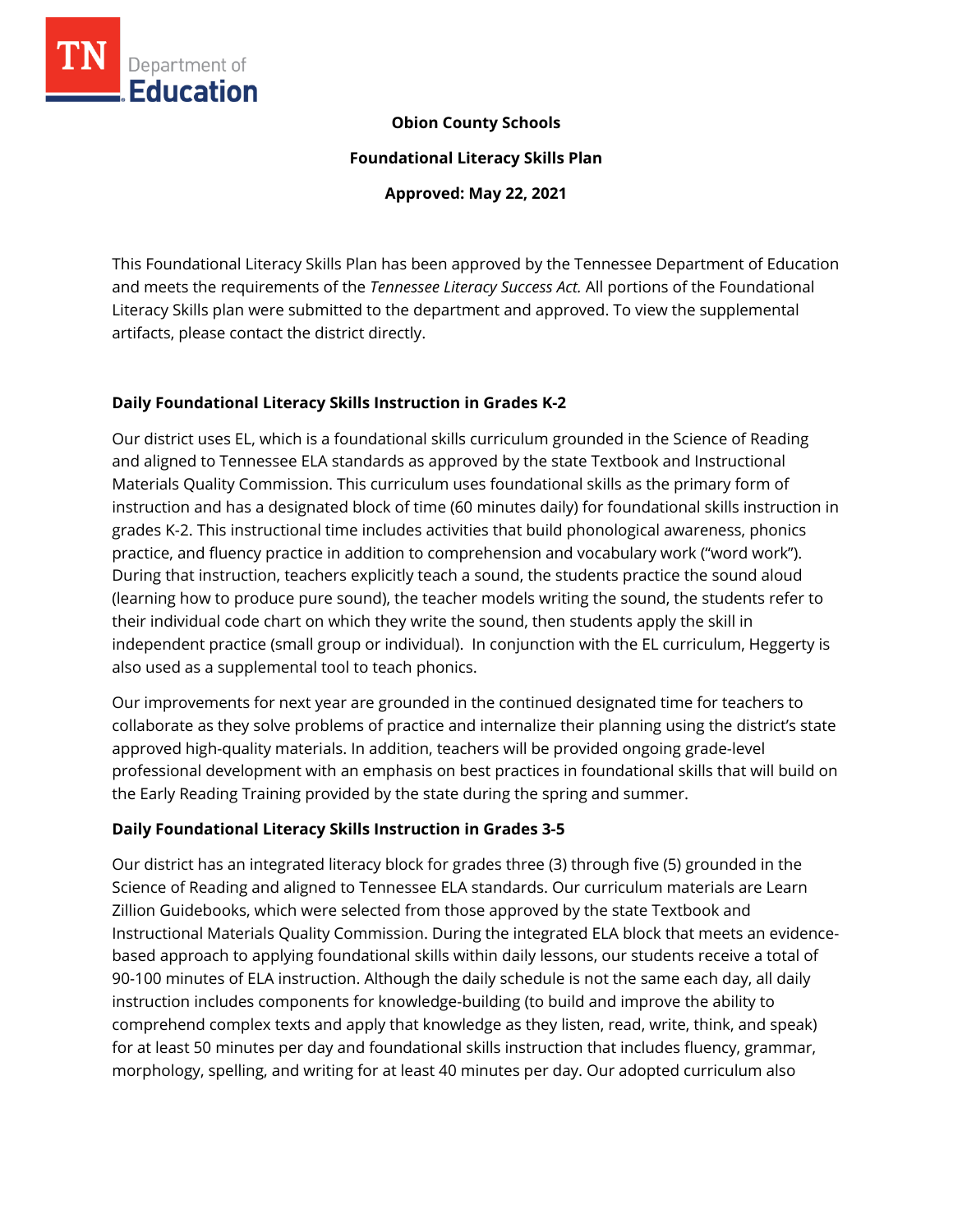Department of Education

engages students in work around fluency, vocabulary, and comprehension, which are not taught in isolation, but are embedded within the lesson to ensure continuity, cohesion, and connection.

For example, the fifth grade curriculum contains a unit on immigration. They begin the unit by activating prior knowledge and learning about the history of immigration, tenements, and how America became a melting pot. The daily lessons contain high quality, complex, informational and fictional texts that are read independently and/or aloud. After a brief review of the previous day's learning, the lesson is standards driven. Teachers may teach essential vocabulary while students unpack vocabulary that is individualized to them. Students may also summarize the content, discover themes, participate in a Socratic seminar, or write constructed responses to demonstrate their learning. As an example, in one lesson students have a "Text Talk" where they discover how the title of the book relates to a chapter. Students use "Think-Pair-Share" to synthesize vocabulary, quote from the text, explore the main idea. Students finally write a constructed paragraph where the effective use of syntax must be demonstrated. Therefore, foundational skills instruction is embedded in all aspects of the learning block and is dedicated to developing students' holistic literary approach to fluency, vocabulary, and comprehension coherently as recommended by research.

# **Approved Instructional Materials for Grades K-2**

LearnZillion - K-5 Expeditionary Learning

## **Approved Instructional Materials for Grades 3-5**

LearnZillion - 3-5 Guidebooks

# **Additional Information about Instructional Materials**

Our district has adopted an approved ELA curriculum that contains foundational skills instruction for grades K-5. Grades K-2 use EL and grades 3-5 use Guidebooks, both through LearnZillion. In addition to the curriculum, our district uses Heggerty Phonemic Awareness in grades K-2 for sounds-first activities as our daily warm-up in all elementary schools.

We also plan to use the decodable readers from the state's Foundation Skills Curriculum for additional support to supplement our adopted K-2 curriculum. We will encourage our families to order the "at-home decodables" through the state's free ordering website. These decodables will provide our students with additional practice with their families and the families with the soundssupports to connect school and home practice with additional reinforcement to daily lessons. Our district also participates in ReadyRosie and Ready4K.

## **Universal Reading Screener for Grades K-5. This screener complies with RTI<sup>2</sup>and Say Dyslexia requirements.**

Our district has been using Aimsweb for our universal screener. We will consider switching to the state's universal screener once it is made available.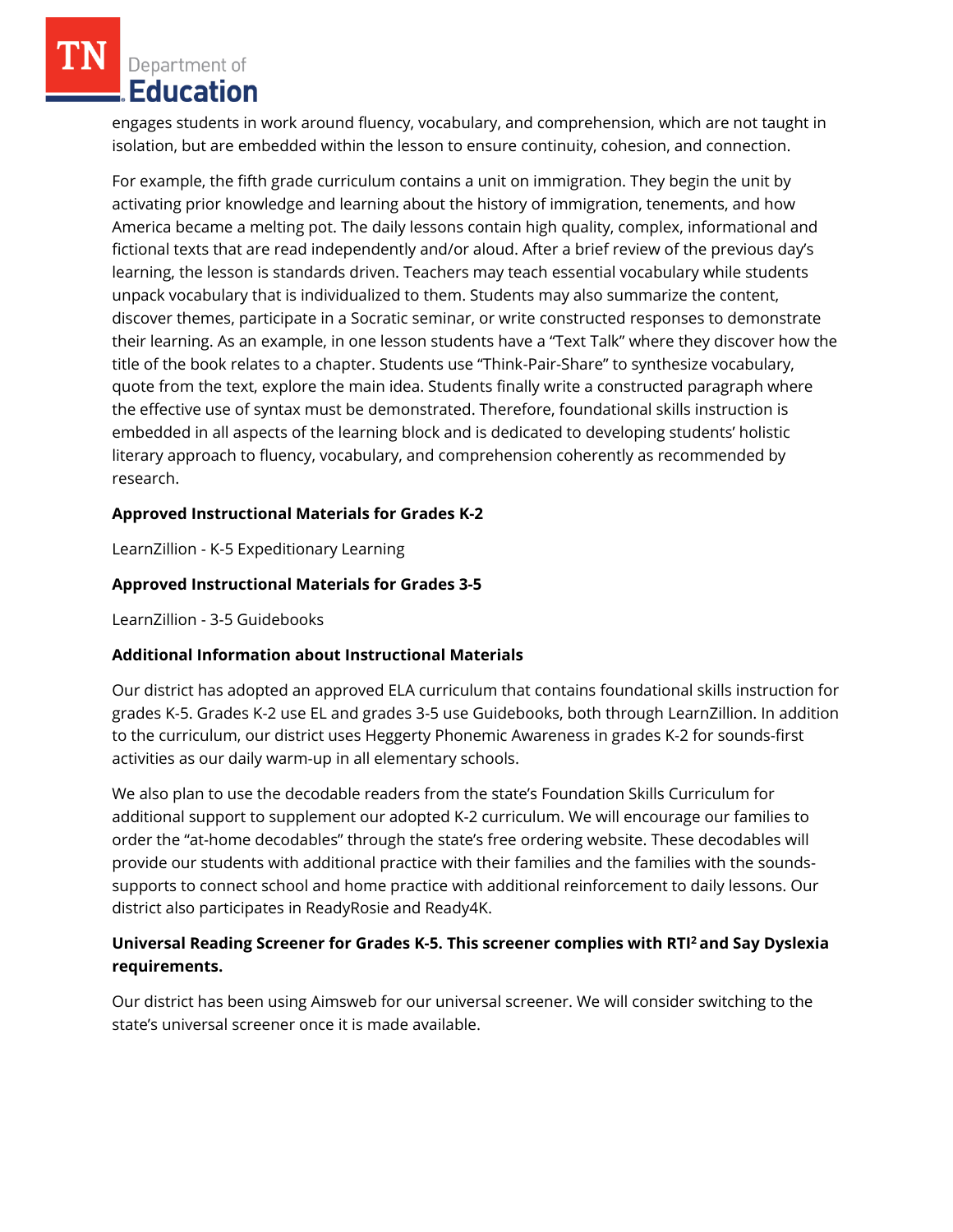Department of Education

#### **Intervention Structure and Supports**

All students in grades K-8 that fall at or below the 25th percentile as indicated through our universal screener are identified as at-risk and receive reading intervention. For students that are above the 25th percentile, we also provide intervention in some situations. After evaluating information from the teacher and/or parents, if students exhibit difficulties with one or more reading skills, then they will also receive reading intervention. Students who are placed in RTI groups receive small group instruction and intervention. Our school district uses various programs based on the needs of the students. Examples of these programs include SPIRE, Barton Reading and Spelling, EL Foundation Skills, Easy CBM, and the Wilson Reading System. Our interventionists also use many reading resources available online through a variety of websites.

Our RTI program provides daily reading interventions for students identified as Tier II or Tier III. Tier II students are generally students who fall between the 10th and 25th percentiles. Our school system provides 45 minutes of RTI for students in grades K-5 with a small group ratio of 1:5. Tier III students fall at or below the 10th percentile and receive at least 45 minutes of intervention with a small group ratio of 1:3. Generally, students are progress monitored every two weeks. Based on needs, some students are monitored weekly. All interventions are systematic, research-based and target the students' identified area(s) of deficit. Students and parents are aware of their goals and kept informed of the progress that students are making. Data teams meet every 4 ½ weeks to determine if a change in the intervention or the person providing the intervention is warranted. The data team looks at progress monitoring data and other variables (attendance, engagement) as part of the decision-making process before a change is made to the programming or provider.

#### **Parent Notification Plan/Home Literacy Reports**

Upon completion of the fall universal reading screener, parents of K-5 students are notified by letter if their child is considered at-risk or has a reading deficiency (as evidenced by students scoring in the 0-25th percentile). Students' scores are communicated in parent-friendly language that provides a clear explanation of student skill gaps and the depth and extent of student needs. The parents are told what intervention their student will receive and the amount of time each day the student will receive services. Our initial communication (attached as an artifact) will explain the importance of being able to read by the end of third grade, provide a list of reading intervention activities that are available at no cost for families, and will list the reading interventions provided by the school. We will also provide a webpage dedicated to free reading resources for families arranged by grade level.

Parents are notified of progress at least every 4.5 weeks by letter, have the opportunity to speak directly with teachers/interventionists at two conferences during the year, and may schedule a time to discuss reading deficiencies, goals, and progress as needed. Each of our schools have data teams that meet every 4.5 weeks and discuss student progress. Student needs and/or progress can be discussed in detail by request. Communication goes out to parents with students in grades K-3 three times annually and are shared in grades 4 and 5 annually.

# **Professional Development Plan**

Teachers in our district will participate in the free and optional Reading 360 Early Literacy Training series developed by the Tennessee Department of Education. Our plan for providing PD for all K-5